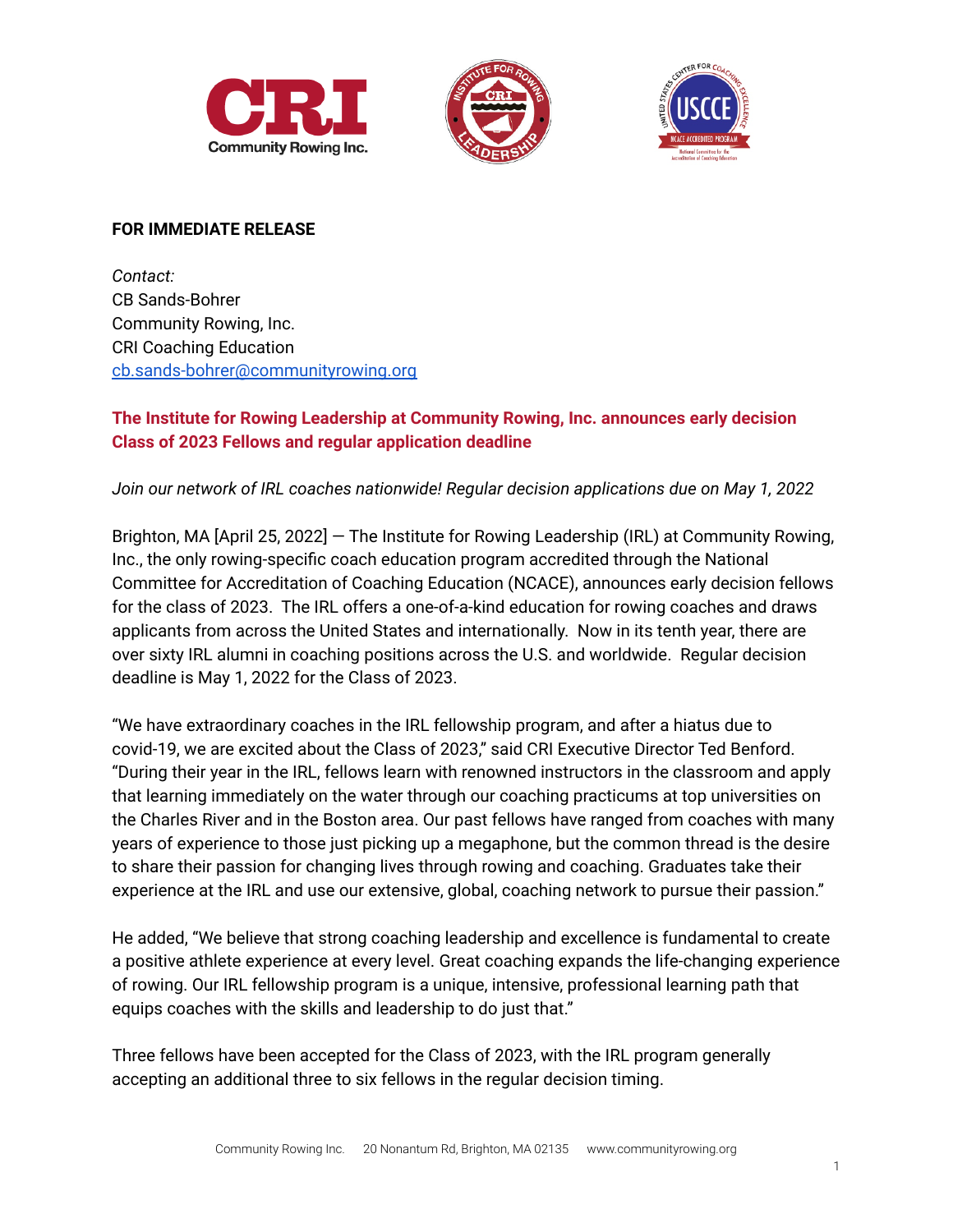The early decision fellows for the 2023 [class](https://www.communityrowing.org/programs/coach-education/rowing-leadership/72-irl-fellows) are:

- o Anthony Delgreco Mercyhurst University
- o Aoife Byrne Trinity College Dublin, Ireland
- o Megan Combs Temple University

"We are excited about our early decision fellows. These candidates come from different programs but share the same high level of passion for rowing and coaching. Through our unique program of collaborative learning in the classroom, these new fellows will learn a tremendous amount from our exceptional instructors as well as from colleagues during their coaching practicum," said CRI Coaching Education Senior Manager CB Sands-Bohrer. "It's clear that our IRL graduates are highly sought after in the job market and that is a direct result of bringing in exceptional groups like this one and providing them with an environment focused on their development as coaches and individuals."

"Without the IRL and the education I received, I can confidently say I would never be in the position I find myself in today. The IRL gave me the confidence and ability to go into the coaching ranks right away and start making boats go fast! I am a proud IRL alumnus and I cannot recommend the program enough for coaches looking to expand upon their abilities!" noted Kevin McCarthy, IRL class of 2019 and Assistant Coach, Cornell Heavyweight Men.

Joe Gartland, Class of 2016 and coaching with the Princeton Heavyweight Men, added, "The IRL exposed me to the myriad of responsibilities and challenges college coaches face. That helped me make a much bigger impact when I started my coaching career with Princeton. The biggest benefit to me was how many tools I added to my toolbox. For example, the depth of learning about biomechanics and rigging; I learned in detail how to customize the style I wanted athletes to row with the proper gearing."

Katie Jones, 2018 IRL Fellow and co-founder of the North [Carolina](https://www.ncrowing.com/) Rowing Center in Greensboro, commented, "The IRL was the perfect predecessor for starting the NCRC with my husband, Scott, also a 2018 IRL Fellow. We gained invaluable experience at CRI of how to move forward with our dream. We had the opportunity to be involved in programs including community outreach with RowBoston, recreational adult rowing, and elite programs for athletes wanting to row in the Olympics. Being engulfed in the mecca of rowing in Boston was just what we needed before returning home and spreading rowing to Greensboro."

Scott added, "As an IRL fellow, I acquired an in-depth understanding of skill acquisition, training plan design, leadership styles, exercise physiology, and all the nuts and bolts needed to successfully build a program from scratch. I also learned how to use rowing as a tool to develop people and communities. What truly changed my mindset about what the potential of NCRC could be came from the relationships with my classmates, professors, the members of CRI and the entire rowing community. They got to know us and came to believe in us. They are still there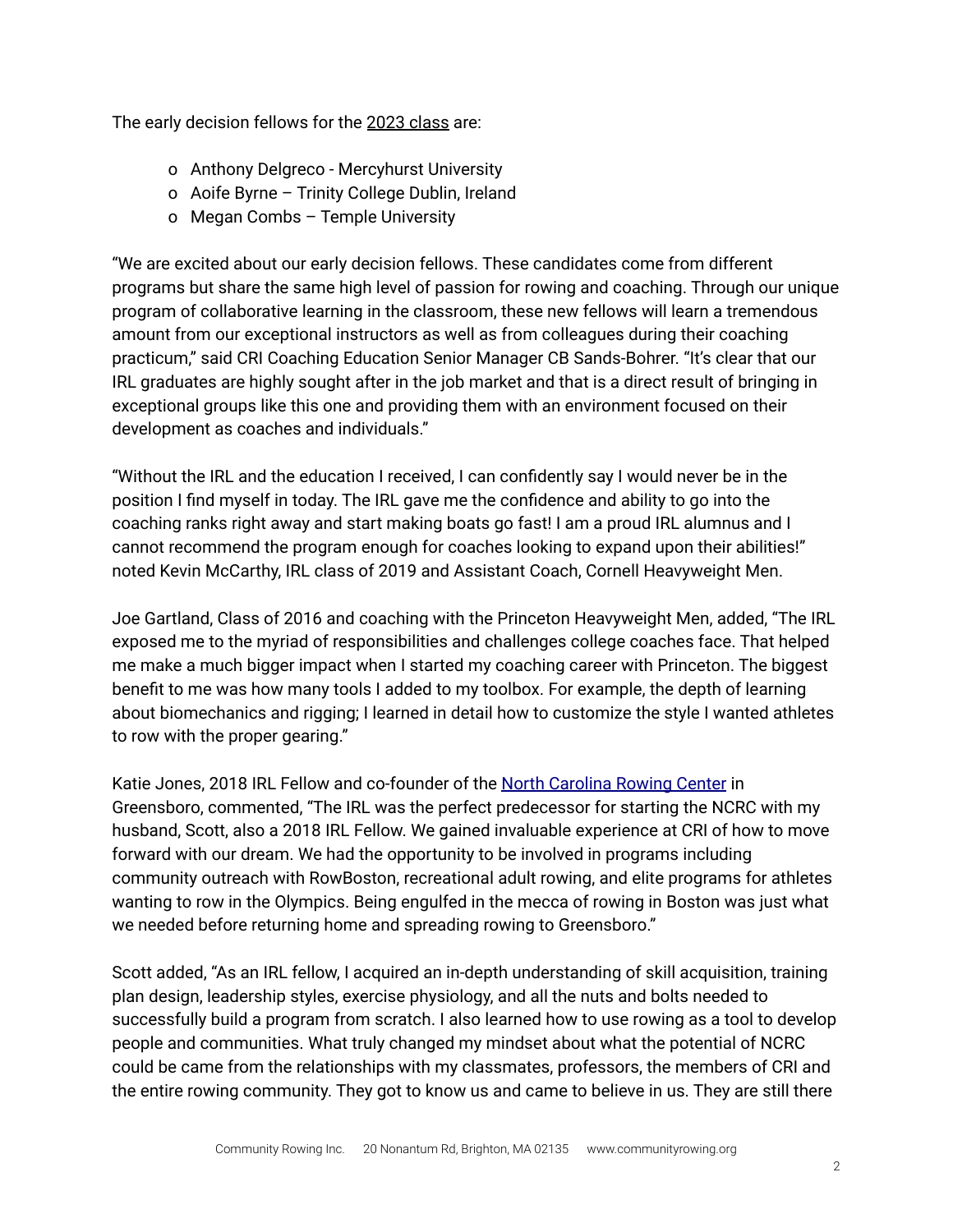to answer my questions, encourage me, challenge me, and cheer us on as we're completing our second successful year with the North Carolina Rowing Center."

Mitch McManus, 2019 Fellow remarked that "Beyond the vast knowledge I gained at the IRL, the greatest benefit was the doors the IRL opened and contacts I was able to make. Being taught by, and being able to reach out to, national team athletes, coaches, and legends of the sport for advice on anything from boat repair to blade selection has been invaluable in my first season as a Rowing Director & Head Coach—a position I secured 3 days after graduating from the IRL."

The IRL Fellowship Program accepts applications on a rolling basis with a deadline on May 1, 2022. Beyond that date, applicants may be accepted based on availability. More information, courses, past graduates, and application details can be found [online.](https://www.communityrowing.org/programs/coach-education/rowing-leadership)

## **ABOUT THE INSTITUTE FOR ROWING LEADERSHIP (IRL at CRI)**

The Institute for Rowing Leadership, based at Community Rowing, Inc. in Brighton, MA, is a 10-month graduate level program designed to launch successful leaders into rowing careers. Fellows work on leadership and management skills while they expand their rowing-specific physiological and technical knowledge. Fellows at the IRL spend 10-15 hours a week in the classroom learning from top-level instructors and coaches from local universities including Boston University, Brown University, Harvard University, Northeastern University, and other Boston-area coaches and professionals. Fellows put their knowledge into daily practice, honing skills through mentored coaching with world-class coaches in collegiate, youth, and community programs. The IRL is the only sport-specific graduate level education program in the USA accredited through the National Committee for Accreditation of Coaching Education (NCACE). IRL graduates have gone on to coach successfully at all levels of rowing from grassroots community programs to the World Championships. CRI is committed to supporting all coaches, and we strongly encourage people of color, women, LGBTQIA+, people with a disability, and older candidates to apply to the IRL.

### **ABOUT COMMUNITY ROWING, INC.**

Rowing changes lives. Community Rowing Inc. (CRI) is one of the largest nonprofit rowing organizations in the United States with over 100 coaches on staff in a typical year, serves more than 7,000 rowers annually. Based in Brighton, MA, we are dedicated to the belief that rowing provides unique opportunities to promote personal and community growth. We invite individuals of all backgrounds, abilities and experience to grow through rowing. CRI promotes values of diversity, belonging and respect, personal growth, and resilience. We offer a wide range of programs, which include learn to row, recreational, and competitive programs for adults and youth rowers, after-school programs for Boston Public School students, rowing programs for individuals with physical and mental disabilities, and programs for military, veterans, and their families. Several of our programs are free to those we serve.